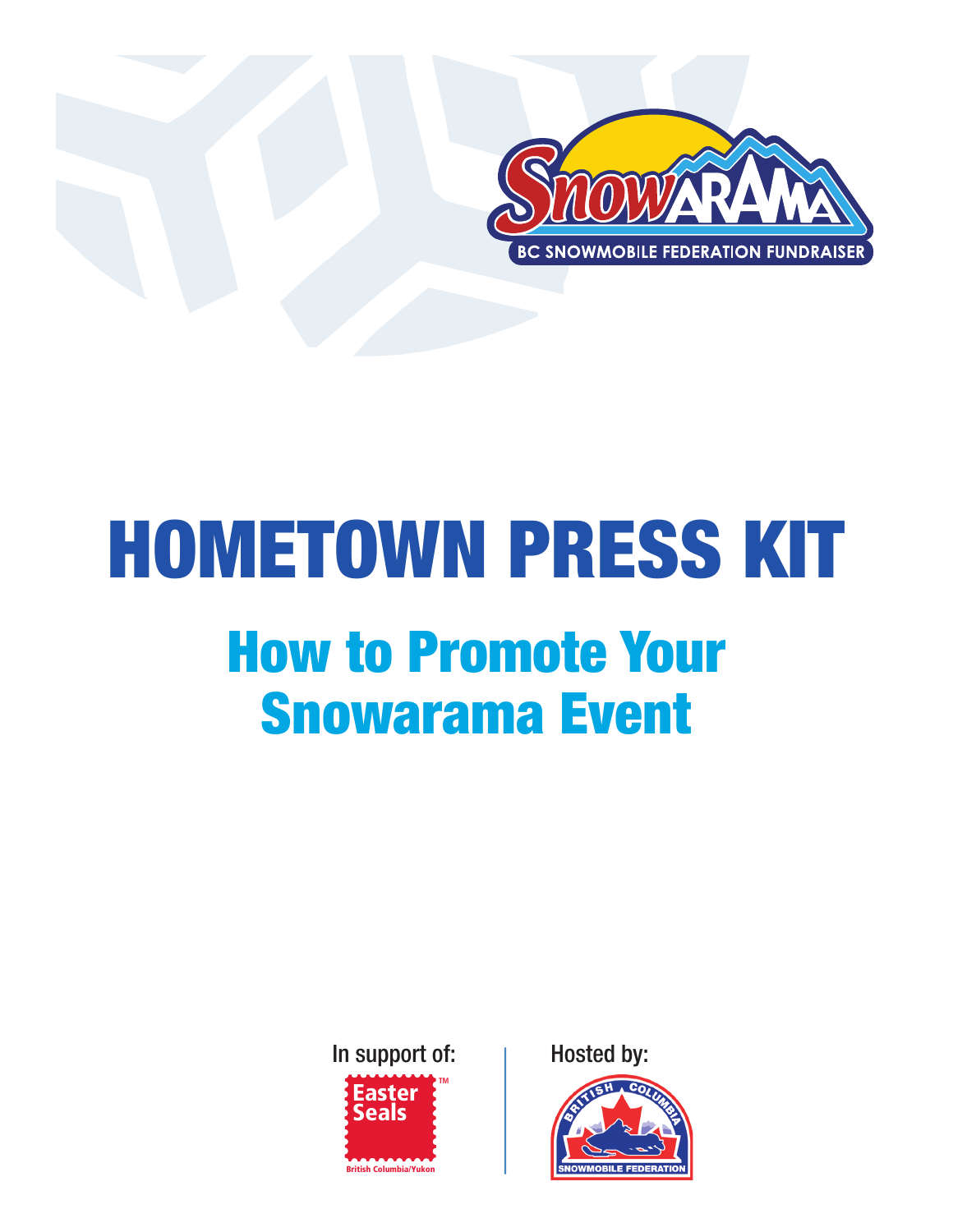# **Media Relations**



Thank you for hosting a Snowarama event to support the BC Lions Society for Children with Disabilities and Easter Seals BC/Yukon.

Community papers, local TV stations and radio stations will often promote and cover local community events like Snowarama. This package is designed to help clubs communicate with their local media to generate awareness about Snowarama events. A checklist, sample letters and media releases are provided. Clubs can customize each piece for their Snowarama event based on their activities.

Remember that media outlets are always looking for a good story. The more personal and more genuine emotion you can display in your media releases and contact with the media, the better chance you will have at relating to a reader who can connect with the cause.

If you know of someone in your community who has used Easter Seals House or gone to Easter Seals Camp, ask if they would be willing to get involved in your event and if they are willing to be interviewed by media. Putting a face to the cause could help attract more media attention.

If you would like to find someone in your community to get involved in your Snowarama event please contact Shannon Bernays at Easter Seals BC/Yukon at 1-888-868-2822 or sbernays@eastersealsbcy.ca

In this kit you will find:

- 7 Media timeline and checklist
- $*$  A page to write down your local media contact information
- 7 Sample cover letter for a media advisory
- 7 Sample media advisory
- 7 Sample cover letter for a media release
- 7 Sample event release
- 7 Sample cover letter for a post-event release
- 7 Sample post-event release
- **<sup>\$8</sup>** Ouick Facts about Easter Seals BC/Yukon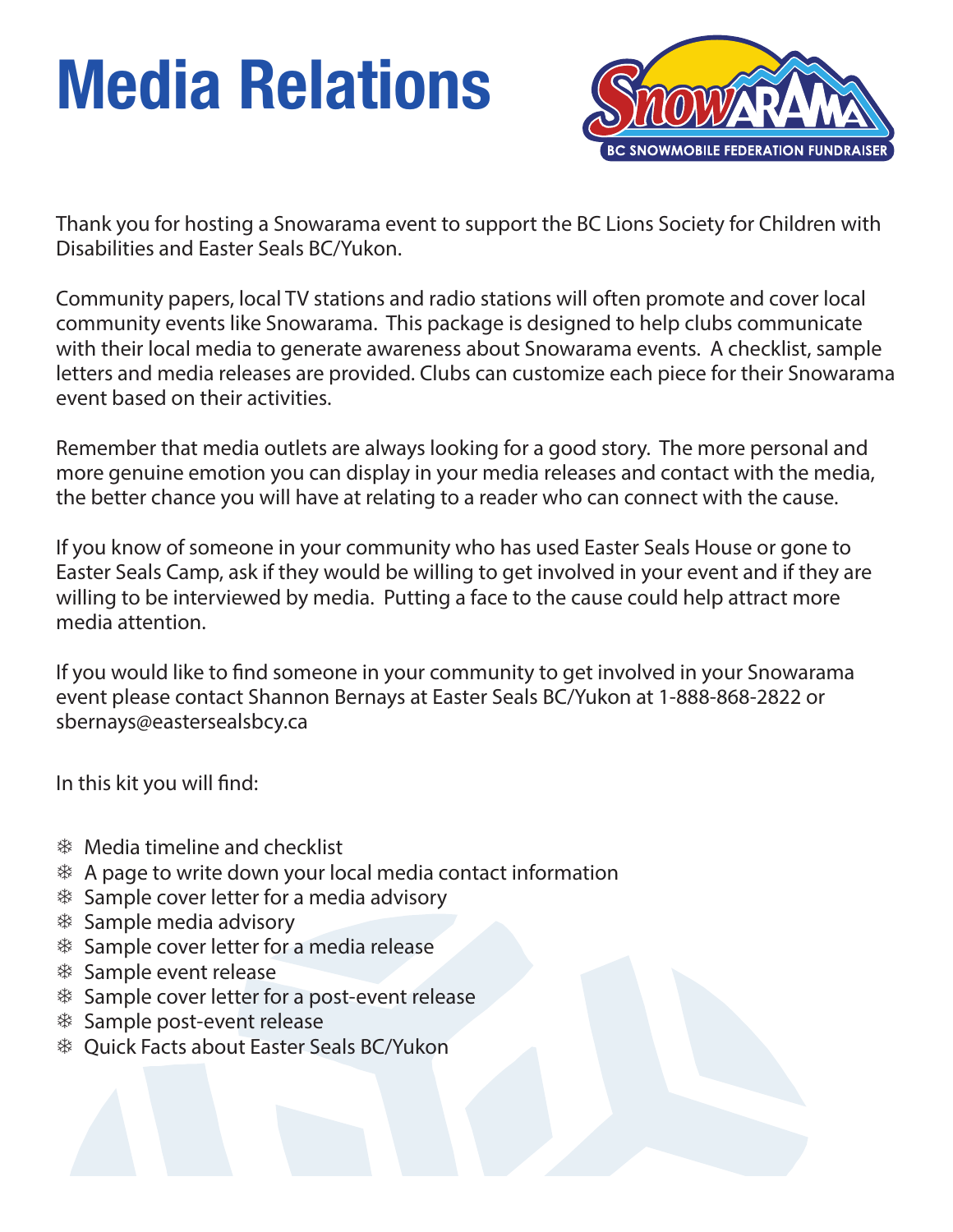# **Media Timeline and Checklist**

#### **ONE MONTH PRIOR**

| Done | Task                                                                                                                                                                                           | Jotes |
|------|------------------------------------------------------------------------------------------------------------------------------------------------------------------------------------------------|-------|
|      | Identify which newspapers, radio stations and TV stations you<br>want to send information to. Look up their websites and call<br>them to find out the best way to send media releases to them. |       |
|      | Send pre- event media advisory and cover letter to community<br>papers, radio station and TV stations.                                                                                         |       |

#### **TWO WEEKS PRIOR**

| Send pre-event media release and cover letter to community<br>papers, radion stations and TV stations |  |
|-------------------------------------------------------------------------------------------------------|--|
| Follow up the media alert with a phone call                                                           |  |

#### **ONE WEEK PRIOR**

| Send pre-event media release and cover letter to community<br>  papers, radio stations and TV stations again to remind them about |  |
|-----------------------------------------------------------------------------------------------------------------------------------|--|
| the upcoming event                                                                                                                |  |

#### **DAY OF EVENT**

| Meet and greet any media that attend your event and help them  |  |
|----------------------------------------------------------------|--|
| get the information or photos they need. Be sure to thank them |  |
| for attending!                                                 |  |

#### **AFTER YOUR EVENT**

| Send out a post event media release announcing your totals and<br>hightlights from the day. Be sure to send newspapers photos<br>from your event that could possibly be used if they choose to<br>cover your story. |  |
|---------------------------------------------------------------------------------------------------------------------------------------------------------------------------------------------------------------------|--|
| Send a personal thank you note and certificate to anyone who<br>covrered your Snowarama event.                                                                                                                      |  |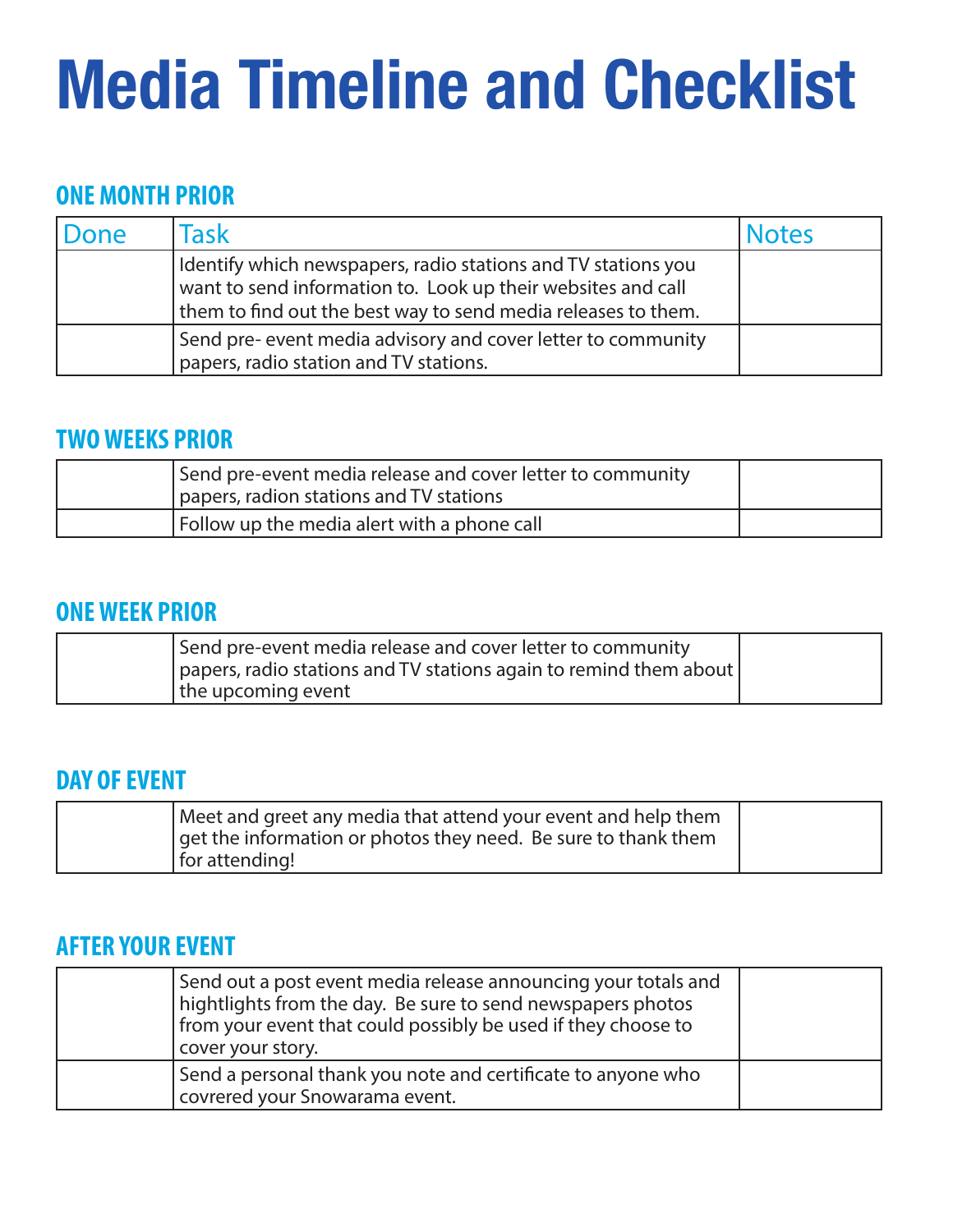# **MEDIA CONTACT LIST**

#### NAME PHONE/EMAIL/FAX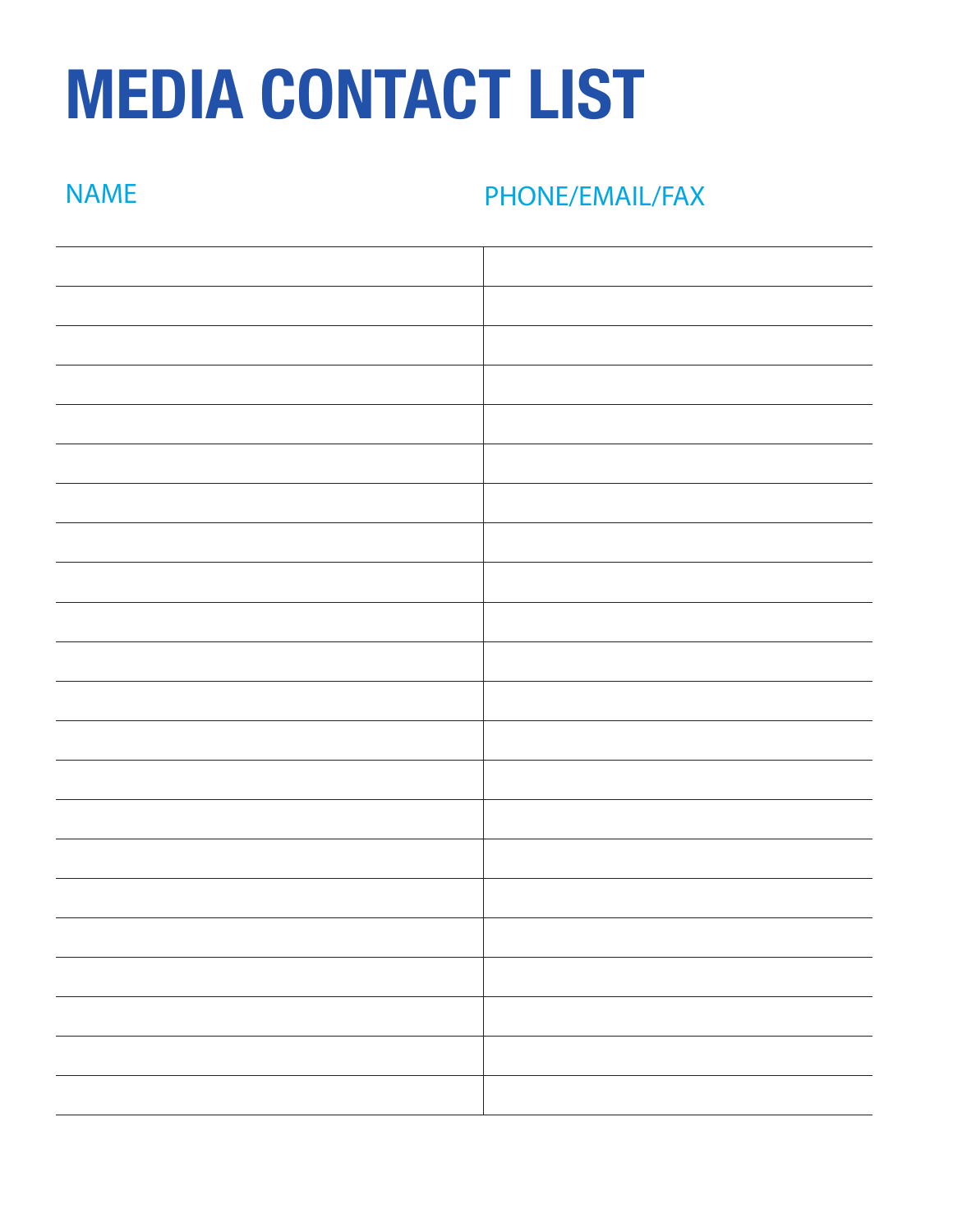## **SAMPLE – PRE-EVENT**  MEDIA ADVISORY



Date:

To: Community Events Department Name of Media Organization **Address** City/Town Province PC

Dear INSERT NAME HERE,

Enclosed is a Media Advisory on Snowarama, which is sponsored in (name of town) by the (snowmobile club name). Snowarama is the BC Snowmobile Federation's annual fundraiser to support the BC Lions Society for Children with Disabilities and Easter Seals BC/Yukon.

The event takes place (day of week), (date), beginning at (time). We would appreciate it if your station would promote Snowarama beginning (state a specific date two weeks before your Snowarama date) and continue with the PSA's daily until (date of Snowarama).

We would also like to extend an invitation to (name of media organization) to attend Snowarama. We'll put your company VIP on a snowmobile and give him or her a ride to remember! They may even want to broadcast live on-site, and provide on-air updates on their exciting snowmobile adventure.

Please give me a call at (daytime phone number) if you wish to join our Snowarama ride or require further details on this upcoming event.

Sincerely,

(name) Snowarama Chairperson (club name) Snowmobile Club

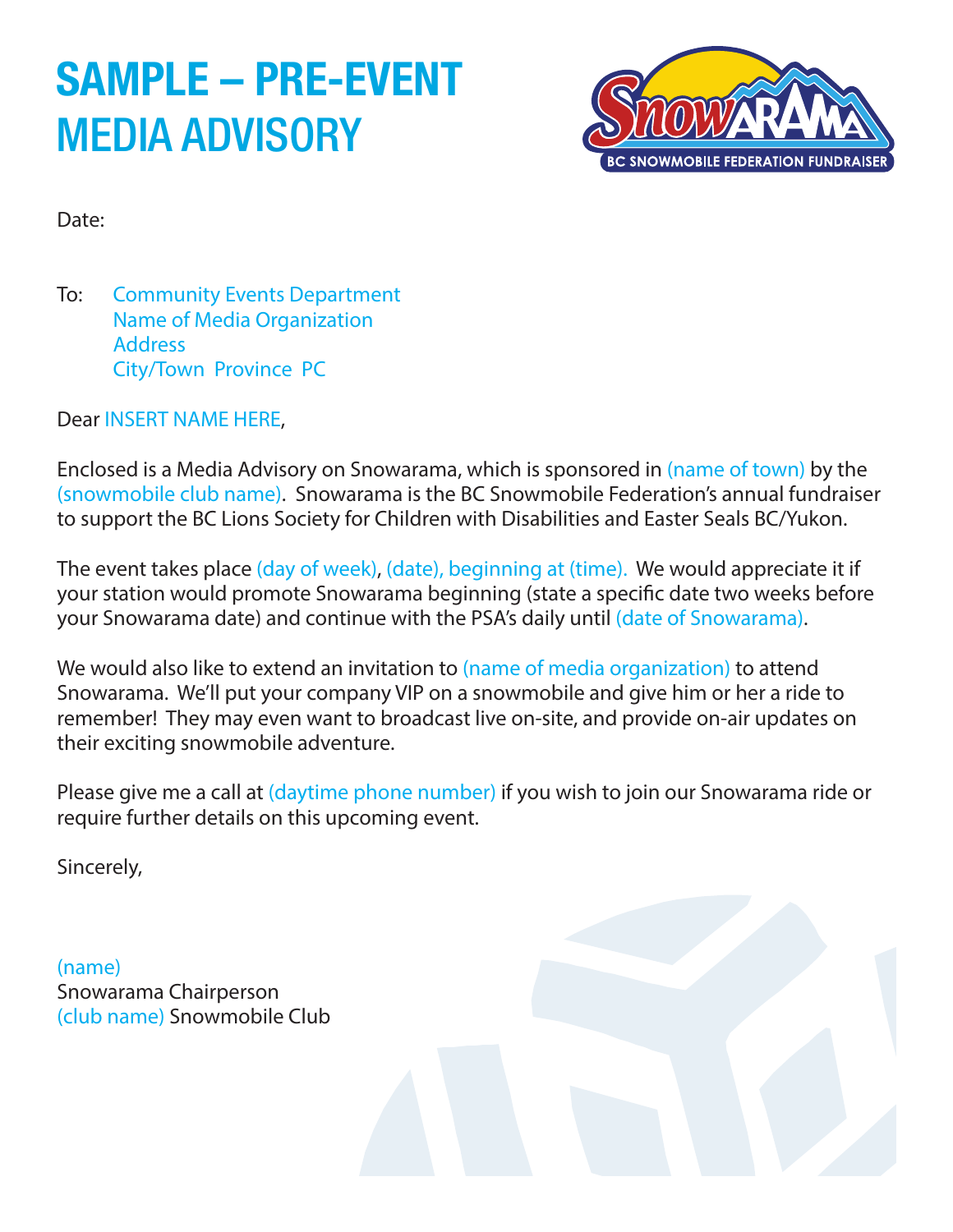### **SAMPLE - PRE-EVENT**  MEDIA ADVISORY

MEDIA ADVISORY - FOR IMMEDIATE RELEASE

| EVENT:               | Snowarama – a charity snowmobile fundraising event                     |
|----------------------|------------------------------------------------------------------------|
| <b>SPONSORED BY:</b> | (Snowmobile club name)                                                 |
| <b>PLACE:</b>        | (Name of site. Include specific address and directions if appropriate) |
| DATE AND TIME:       | (Day of week, date, and time)                                          |
|                      |                                                                        |

REASON: To raise funds for Easter Seals BC/Yukon in support of persons with disabilities

DETAILS:

Snowarama is a family event where snowmobilers young and old rev up their machines for a day on the hills in support of Easter Seals BC/Yukon and the BC Lions Society for Children with Disabilities. The day includes games for the kids, trophy presentations, a hot lunch, and lots of prizes.

For further information on how to become involved in Snowarama, please contact (name), of the (club name) Snowmobile Club at (home phone).

Contact: (name) Snowarama Chairperson (snowmobile club name) (address) (city, province PC) Phone: (daytime phone), Email: (email address)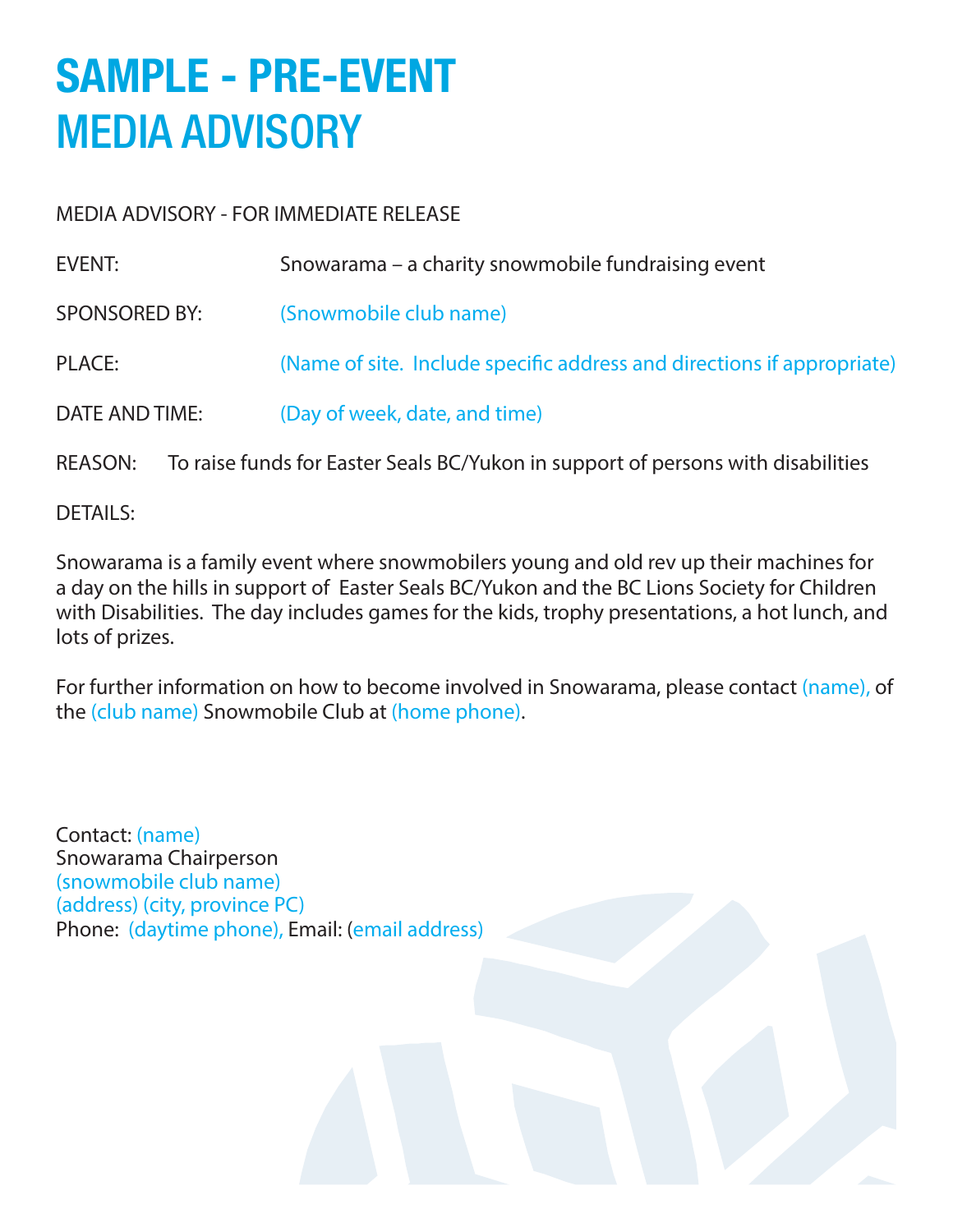### **SAMPLE – PRE-EVENT**  MEDIA RELEASE COVER LETTER

Date:

To: Community Events Department Name of Media Organization Address City/Town Province PC

Dear INSERT NAME HERE,

Enclosed is a Media Release on Snowarama, which is sponsored in (name of town) by the (snowmobile club name). Snowarama is the BC Snowmobile Federation's annual fundraiser to support Easter Seals BC/Yukon and the BC Lions Society for Children with Disabilities.

The event takes place (day of week), (date), beginning at (time). We would appreciate it if you would promote Snowarama beginning (state a specific date two weeks before your Snowarama date) and continue until (date of Snowarama).

We would also like to extend an invitation to (name of media organization) to attend Snowarama. We'll put your company VIP on a snowmobile and give him or her a ride to remember. You may even want to broadcast live on-site, and provide on-air updates on your exciting snowmobile adventure. The photo opportunities are endless!

Please give me a call at (daytime phone number) if you wish to join our Snowarama ride or require further details on this upcoming event.

Sincerely,

(name) Snowarama Chairperson (Snowmobile club name)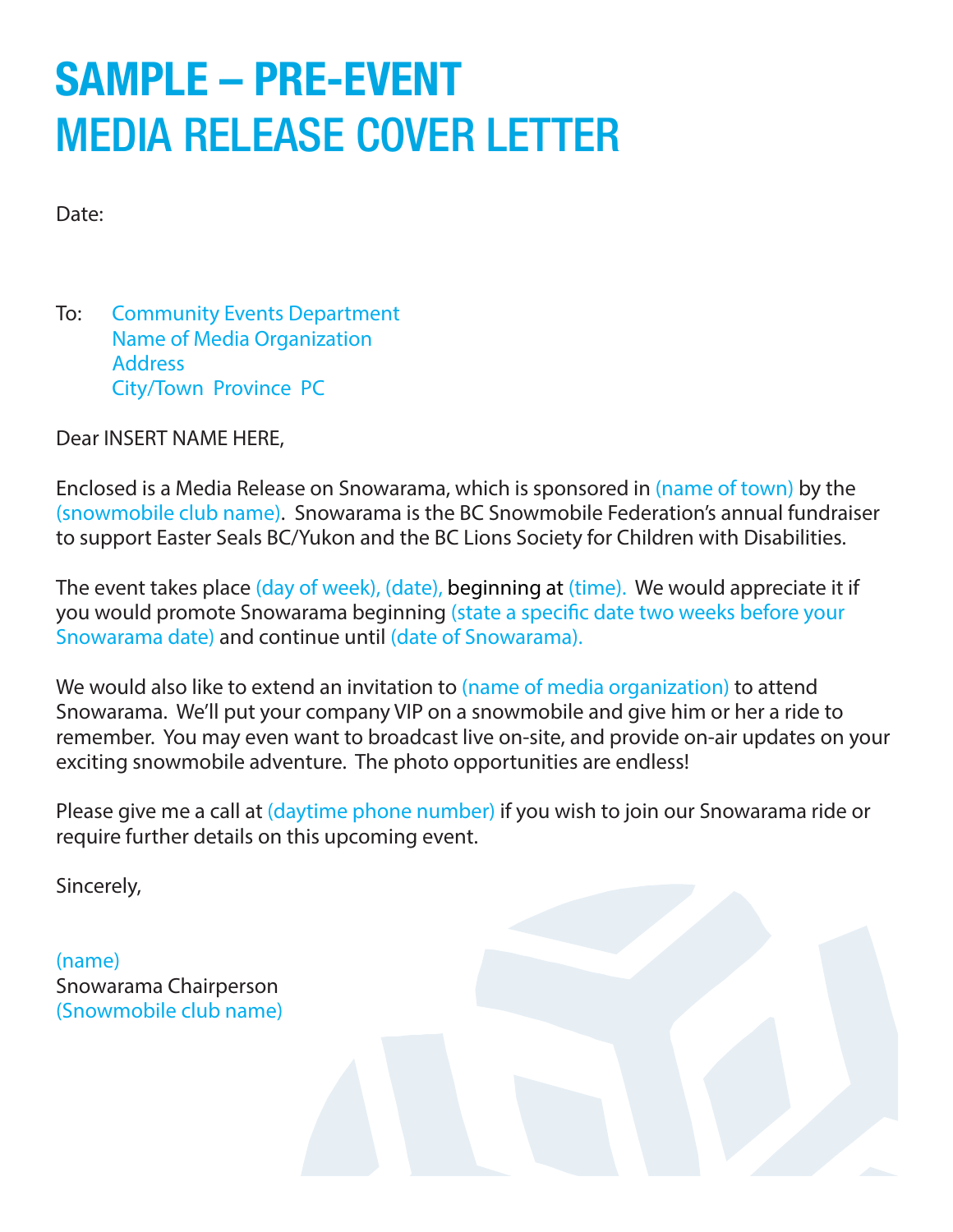## **SAMPLE - PRE-EVENT** MEDIA RELEASE

#### FOR IMMEDIATE RELEASE

#### SNOWMOBILERS RAISE MONEY FOR EASTER SEALS FAMILIES

(City; Date) - The (Snowmobile Club Name) is planning their annual Snowarama on (event date) at (event location) on (event date) benefiting BC Lions Society for Children with Disabilities and Easter Seals in BC/Yukon.

Hundreds of families from all over BC rely on Easter Seals services every year, whether they are staying at Easter Seals House while their loved one receives medical treatment or they are sending their child with a disability to our Easter Seals Camp. Members of the (Snowmobile Club Name) are committed to raising money for this cause because....

#### (Here is where you can insert a personal story or reason for wanting to support the BC Lions Society for Children with Disabilities and Easter Seals Services.)

The riders agree that nothing beats the exhilaration of jumping on their machines and riding the trails with family and friends for a good cause. (Here is where you can describe your Snowaramaevent activities. For example - "Some of the day's Snowarama activities include trail rides, poker runs, a hot chili lunch served by the (name) Lions Club, and award presentations.")

Snowarama is the BC Snowmobile Federation's annual fundraiser to support the BC Lions Society for Children with Disabilities and Easter Seals BC/Yukon.

The BC Lions Society for Children with Disabilities operates Easter Seals programs and services for persons with disabilities across British Columbia. These services include Easter Seals House in Vancouver which provide an affordable caring place to stay for parents and children who travel to seek medical treatment. The BC Lions Society for Children with Disabilities also operates the Easter Seals Camp program where each year children and young adults with disabilities attend a week long residential summer camp session. The focus of the camp is to help enable abilities by helping the children learn independence, confidence and skills they need to live happy fulfilling lives. The BC Lions Society for Children with Disabilities and Easter Seals BC/Yukon's services are utilized by hundreds of families throughout BC and the Yukon.

Further information on how to register and where to pick up your pledge forms can be obtained by calling (first and last name of Chairman) at (home phone).

For more information on Easter Seals BC/Yukon please visit www.eastersealsbcy.ca. Contact: (name) Snowarama Chairperson (snowmobile club name) (address) (city, province PC) Phone: (daytime phone), Email: (email address)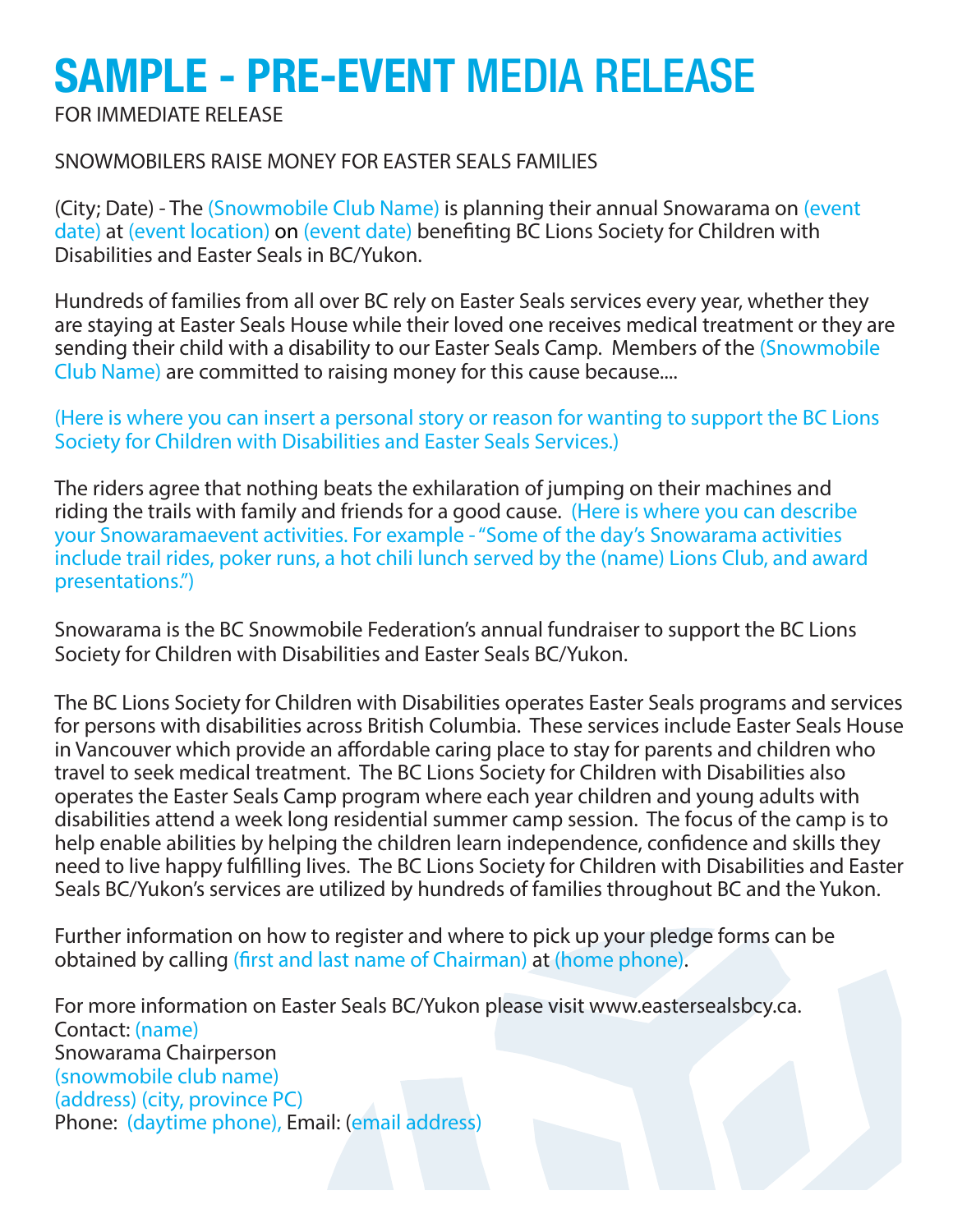## **SAMPLE – POST-EVENT**  MEDIA RELEASE LETTER

Date:

To: (First and last name of media contact) (Name of Media Organization) (Address or Fax Number) (City/Town, Province, PC)

Dear (first name),

Thank you for promoting Snowarama, which was held (date of Snowarama). Due to your support and that of many other businesses in (your town), the (snowmobile club name) raised \$(amount) for the British Columbia Lions Society for Children with Disabilities and Easter Seals BC/Yukon.

We are sure one of the reasons for the excellent turnout at Snowarama was due in part to the media coverage we received from (name of media organization).

Enclosed you will find a Post-Event Media Alert. We would appreciate it if you could announce this release in an upcoming PSA.

Thank you for your support.

Sincerely,

(name) Snowarama Chairperson (snowmobile club name)

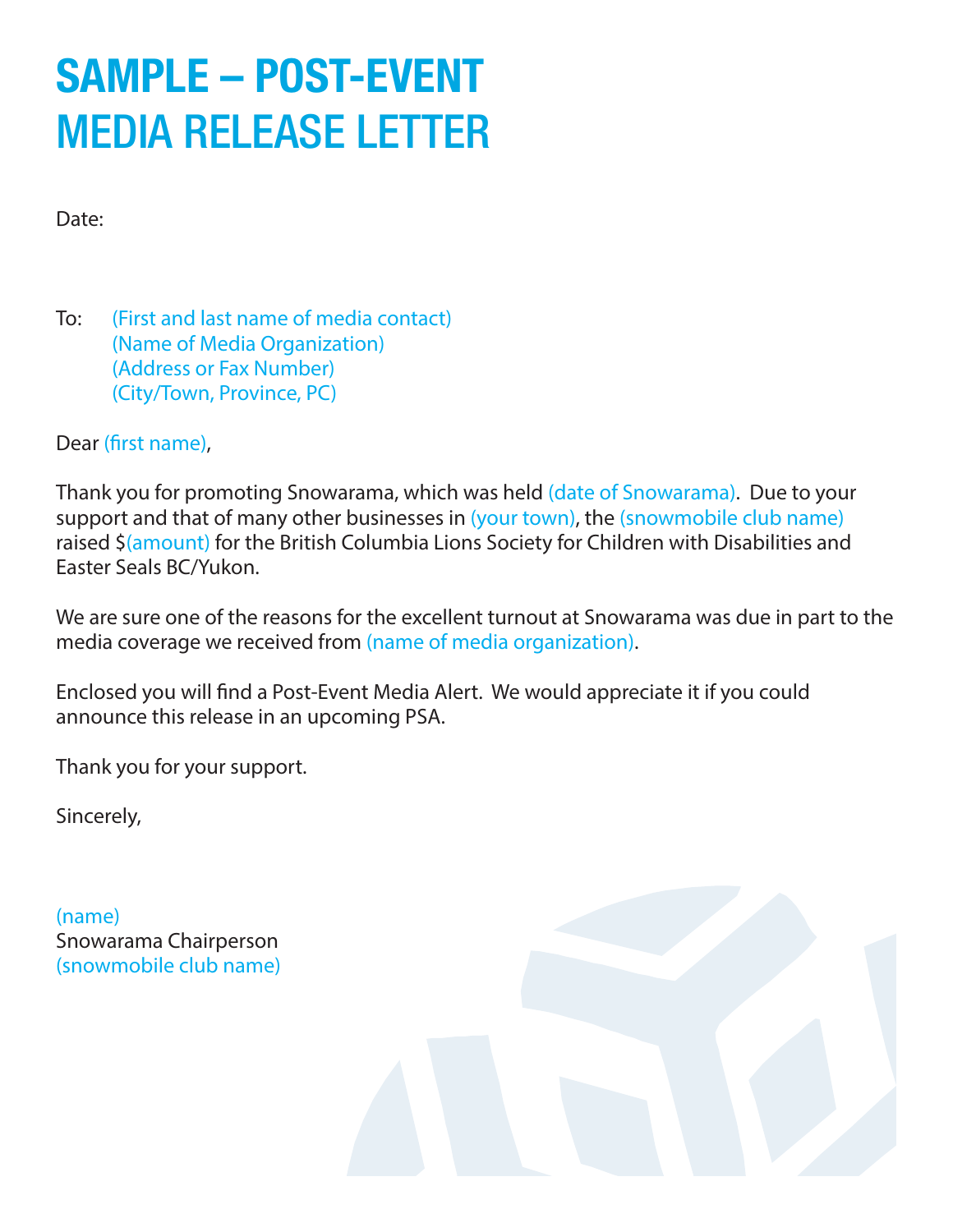## **SAMPLE - POST-EVENT**  MEDIA RELEASE



FOR IMMEDIATE RELEASE

LOCAL SNOWMOBILERS RAISE (\$\$) FOR BC'S CHILDREN WITH DISABILITIES

Snowmobilers know how to raise money. And they proved it once again this past weekend as members of the (club name) Snowmobile Club raised \$(amount) during their annual Snowarama fundraising event in support of Easter Seals BC/Yukon and the BC Lions Society for Children with Disabilities.

Spirits were high and the sun was shining on (location of event) as (how many?) snowmobilers entered the all-day ride. The sledders clicked on a combined total of (number) kilometres during the morning trek. *(Here is where you can insert a highlight from your event and describe your Snowarama/Winterfest activities. Mention your top fundraiser or key volunteers, list your prize winners etc)*

Riding in cold temperatures creates a huge appetite. By noon it was time to break for a hot lunch, served by the (name) Lions Club. Soon after, the riders mounted their machines and were back on the hills for more fun.

"This year's heavy snowfall has created smooth and fast trails," commented Snowarama Chairperson, (first and last name). "Some of our dare devil members had to force themselves to slow down."

Snowarama, like the sport of snowmobiling itself, is a family event. Local merchants donated the prizes awarded to Snowarama winners. Awards were given to (list individual names and category won eg. most pledges raised under 16 years, most pledges over 16 years, most hard luck, oldest rider, youngest rider, oldest machine, most spirited team, etc.)

Proceeds from this year's Snowarama will go towards supporting the BC Lions Society for Children with Disabilities and Easter Seals services including Easter Seals House in Vancouver and our Easter Seals Camps. For more information about these services visit www.eastersealsbcy.ca

Contact: (name) Snowarama Chairperson (snowmobile club name) (address) (city, province PC) Phone: (daytime phone), Email: (email address)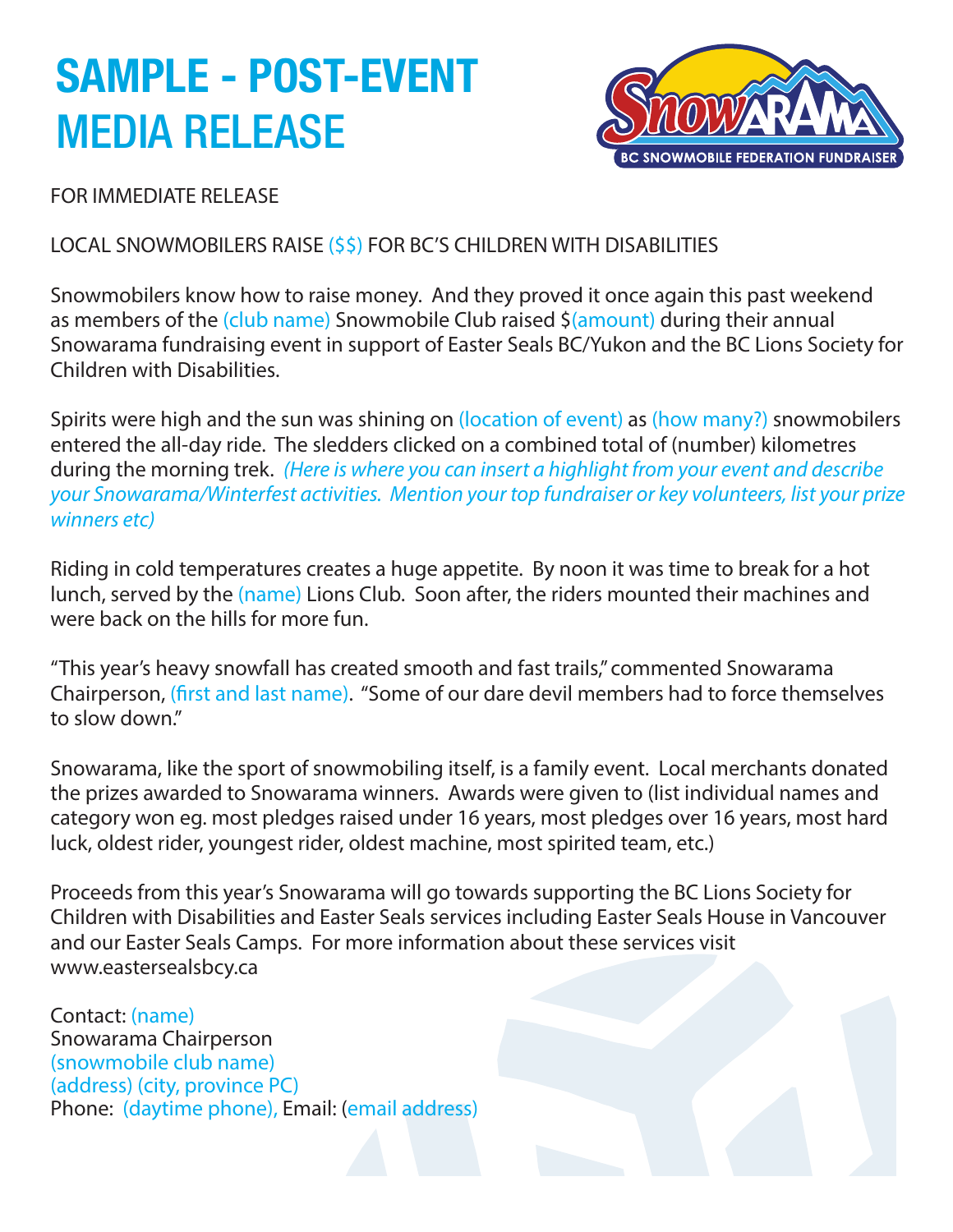## **Snowarama**



### Fast Facts

- $*$  Snowarama is an annual snowmobiling fundraising event, which takes place in communities across BC, in support of BC's children and youth with disabilities.
- **<sup>#</sup>** In 2018 BCSF Snowmobile Clubs raised over \$50,000 for the BC Lions Society for Children with Disabilities and Easter Seals BC/Yukon.
- 7 With the endorsement of the BC Snowmobile Federation (BCSF), member clubs organized their first Snowarama in BC in 1978. The event raised a phenomenal \$63,000.
- 7 Snowarama combines winter fun and community spirit, as participants collect pledges in support of Easter Seals kids.
- 7 Many local events provide breakfast, a barbecue, hot chocolate and stops throughout the day to refresh and refuel the committed participants.
- 7 Funds raised through Snowarama in BC are donated to the BC Lions Society for Children with Disabilities and Easter Seals services. All funds raised by Snowarama snowmobilers in BC remain in this province to assist children and young adults with disabilities.
- <sup>#</sup> In the early years, Snowarama had an enforced format of a 100-km course. Today there are a variety of formats, from hill climbs to poker runs to 50/50 draws and BBQ's.
- 7 Snowmobilers in BC have raised over \$4 million for BC children with disabilities since the inception in 1978.